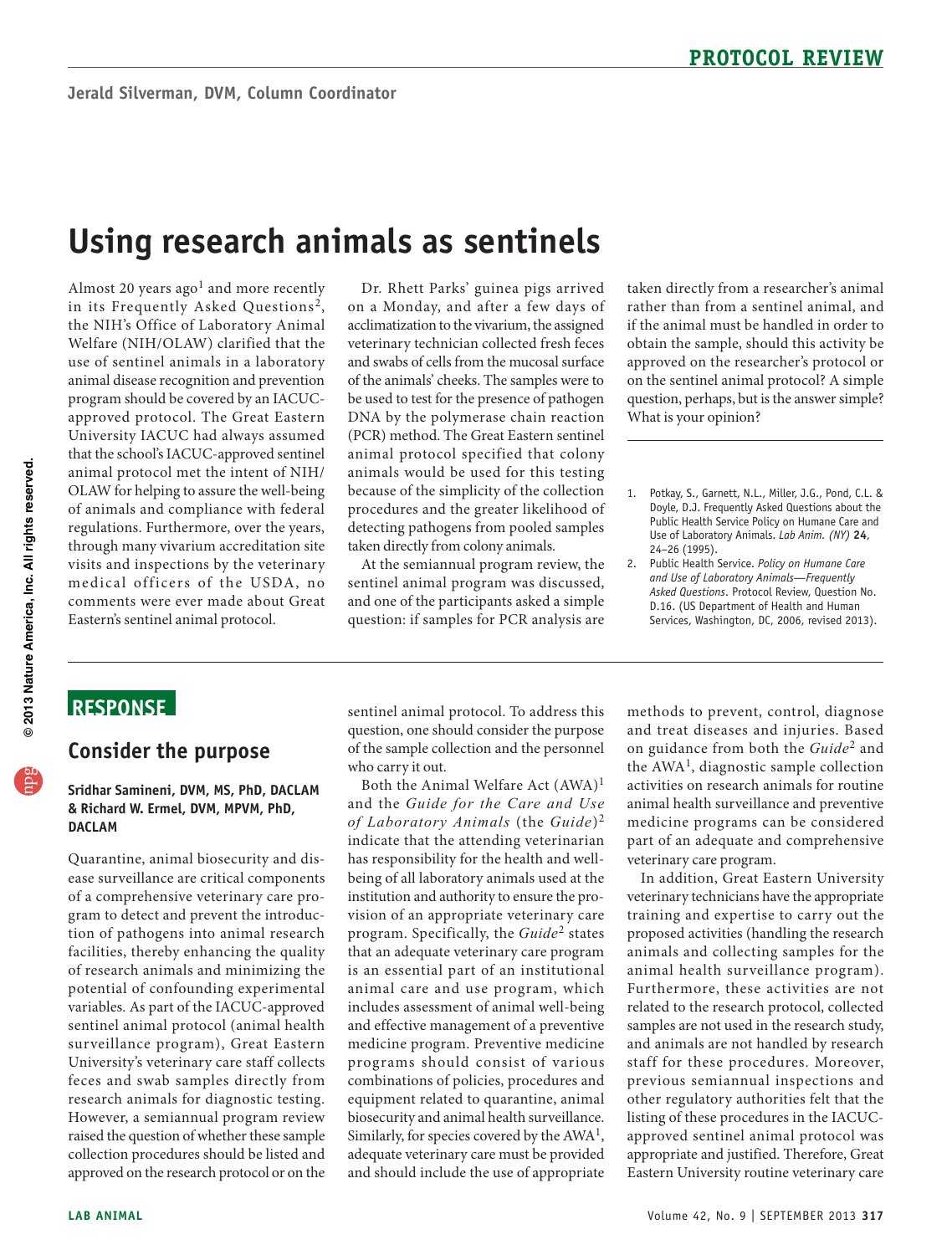compliance with the AWA and the *Guide*  operating procedures or in the IACUCapproved sentinel animal protocol. In this regard, Great Eastern University is in and is not mandated to list and approve such activities on a researcher protocol.

- 1. Animal Welfare Act and Regulations. Section 2.40, b, 2.
- 2. Institute of Laboratory Animal Research. *Guide for the Care and Use of Laboratory Animals*  8th edn. 105–132 (National Academies Press, Washington, DC, 2011).

*Samineni is post-doctoral fellow and Ermel is Professor and Director - Division of Comparative Medicine at City of Hope / Beckman Research Institute, Duarte, CA.* 

#### **ReSponSe**

#### **Approval required, methods may vary**

**Stephen J. Durkee, BS & Sara n. Waugh, BS, RLAT** 

certainly part of the veterinary program. Many institutions use standard operating carries out diagnostic work that may include monitoring and sample collection to ensure or to confirm the health status of new animals arriving at the facility. Assessing the health status of animals is procedures to describe the procedures done by the veterinary staff during quarantine. The veterinary staff often Veterinary diagnostic procedures do not typically require coverage under an IACUC-approved protocol, although the IACUC reviews the veterinary program, including these procedures, as part of the semiannual review.

 used as part of the sentinel program, rather veterinary technicians and other personnel should be amended to include the species, In this case, the guinea pigs are being than as part of quarantine procedures. The protocol covering the sentinel program should include a description of the who handle animals for this purpose. This protocol should include guinea pigs, along with any other species routinely monitored in the program. If guinea pigs are not included, the sentinel protocol

## and preventive medicine practices should<br> **A** word from OLAW and USDA be listed in the veterinary care standard

*In response to the questions posed in this scenario, the Office of Laboratory Animal Welfare (OLAW) and the United States Department of Agriculture, Animal and Plant Health Inspection Service, Animal Care (USDA, APHIS, AC) offer the following guidance:* 

Though well intentioned, Great Eastern University's IACUC has incorrectly assumed that only a protocol is acceptable to OLAW to meet the oversight requirement described in the OLAW Frequently Asked Question  $(FAQ)^1$ . The FAQ cited does not preclude the use of a standard operating procedure (SOP). Concerning animals used as sentinels, breeding stock, etc., the FAQ states "…the IACUC should review protocols and SOPs that involve animals for such purposes"<sup>1</sup>. The use of a sentinel protocol, a research protocol or an SOP is an institutional decision. It may be based on whether there is ongoing sentinel activity covering many different studies with the species. If only one study requires the species, then including the sentinel activity on the research protocol is an option with the principal investigator's concurrence. A third option is to describe the sentinel activity in an SOP reviewed and approved by the IACUC. Including research animals in the SOP should again have the investigator's concurrence. OLAW and USDA suggest that an institution inform investigators that their study animals may be used in this manner and provide a mechanism for them to decline participation with scientific justification.

The Animal Welfare Act Regulations (AWARs) §2.31 (d)(1) outlines the duties of the IACUC in regards to the review and approval of proposed and ongoing activities involving animals<sup>2</sup>. Under §2.31(e) of the AWARs, a proposal to make a significant change to an ongoing activity must contain the following information: (i) the identification of the species and the numbers of animals used; (ii) a rationale for involving animals and for the appropriateness and numbers of animals used; (iii) a complete description of the proposed use of the animals; (iv) a description of the methods used to assure that pain and distress will be limited to that which is unavoidable, along with the provisions for anesthetics, analgesics and tranquilizing agents where appropriate; and (v) a description of euthanasia methods<sup>2</sup>.

In light of the AWARs, an amendment to the current sentinel monitoring protocol to incorporate the use of study animals or an amendment to the research protocol to reflect the sentinel use would be acceptable. Facilities may utilize an SOP instead of an IACUC-approved protocol for the sentinel monitoring program. Although the AWARs do not specifically address SOPs, USDA acknowledges their role in animal care and use programs and therefore deems the use of an SOP acceptable in this instance.

- 1. Public Health Service. *Policy on Humane Care and Use of Laboratory Animals—Frequently Asked Questions.* Protocol Review, Question No. D.16. (US Department of Health and Human Services, Washington, DC, 2006, revised 2013).
- 2. Code of Federal Regulations. Title 9, Ch. 1, Part 2, Subpart C.

Patricia Brown, VMD, MS, DACLAM **Chester Gipson, DVM** *Director Deputy Administrator OLAW, OER, OD, NIH, HHS* 

the already established institutional sentinel and species-specific. Because samples are IACUC requirements. taken from live animals, which requires The fact that site visitors and inspectors handling the animals, these procedures had never made comments about this topic must be included in an IACUC-approved in the past does not mean the institution protocol. We see two options in this case: handled it appropriately. It is unfortunate (i) the guinea pigs should be transferred to that it was not identified during the *de novo* 

procedure descriptions and justification protocol for sample collection or (ii) the for the number of animals used in the researcher's protocol should be amended guinea pig surveillance program. IACUC- to include the surveillance procedures, in approved procedures are protocol-specific a manner consistent with the institutional

review of the sentinel protocol. It sounds as